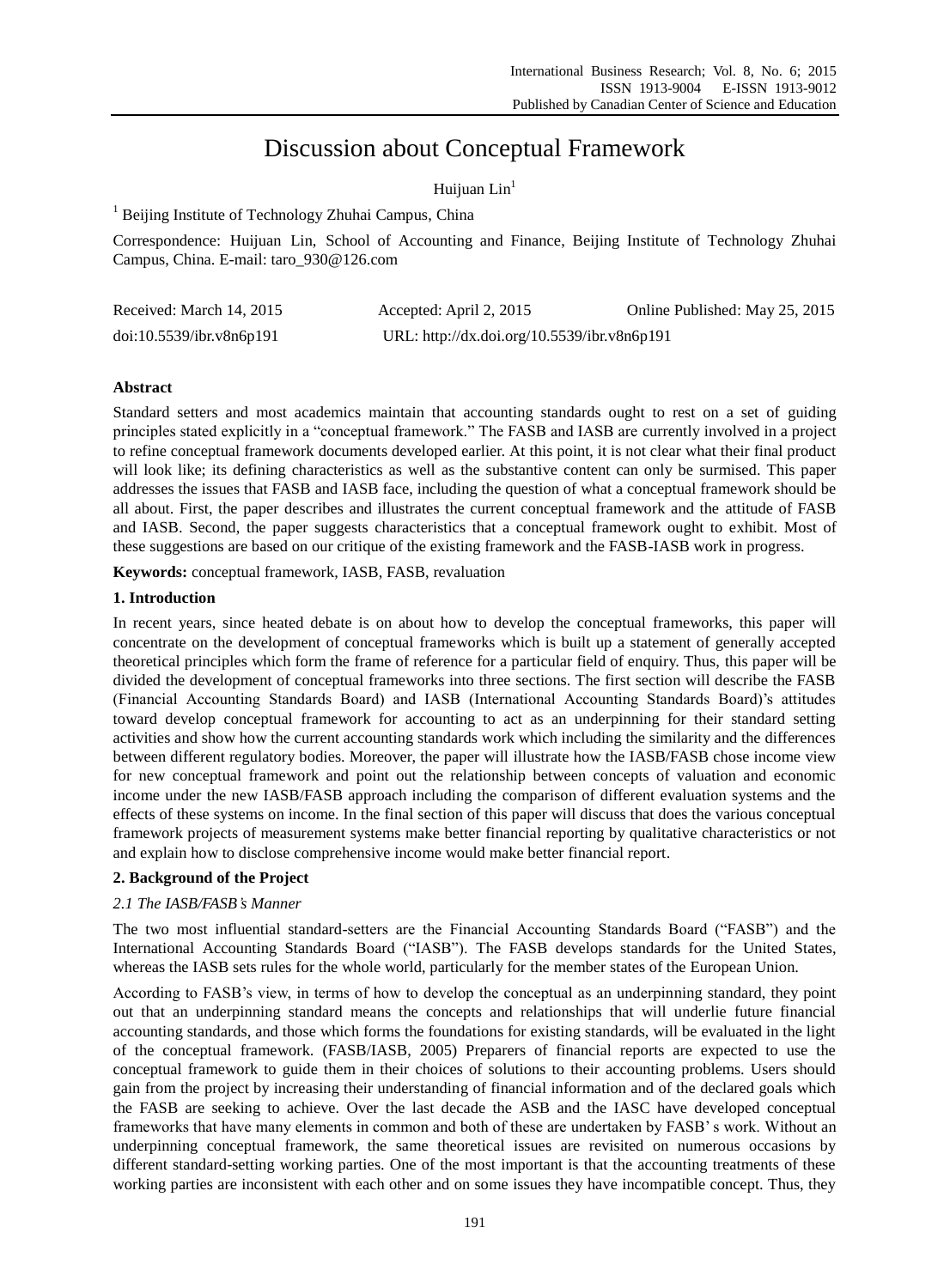are going to develop an underpinning and agreed conceptual framework which should therefore be a theory of accounting against which practical problems can be tested objectively, the utility of which is decided by the adequacy of the practical solutions it provides (UK and International GAAP).

## *2.2 Current Conceptual Framework*

However, this paragraph is going to describe the current conceptual framework developed by FASB and ASB individually. The first phase of FASB" conceptual framework was to develop the objectives of financial reporting. More specific, the primary objectives identified in the statement: "financial reporting should provide information that is useful to present and potential investors and creditors and other users in making rational investment, credit, and similar decisions". (FASB/IASB, 2005) People benefit from these kinds of useful information not only the direct users but also the indirect users including financial analysts and advisers, journalists, regulatory authorities and trade unions and so on. According to the second concepts statement-Qualitative Characteristics of Accounting Information (including the decision-makers, cost/benefit constraint, understandability, relevance and reliability, comparability, materiality and conservatism)–examines the characteristics that make accounting information useful to the users of that information. (UK and International GAAP) The following statement was focus on elements of financial statements. Finally, the statement was about recognition and measurement. On the other hand, as the ASB"s conceptual framework is undertaken by FASB"s conceptual framework, the differences in the circumstances of FASB and ASB are smaller than the similarities. The difference of opinion may be due to variations in temperament, education etc., between the two countries, or it might be due to the different needs and pressures faced by standard setters in a political regulatory environment versus those in a largely unregulated one. (Peasnell K Accounting and Business Research Autumn, 1982) In spite of current conceptual framework is comprehensive, the weakness of current conceptual framework project may be attributed to a numbers of factors. According to UK and International GAAP, the most significant reason will probably be failure to deal with the fundamental issues of recognition and measurement. (GAAP) More exactly, the current conceptual framework was stated recognition and chosen measurement by not determining income views. This shortcoming would lead to not providing useful information to users or providing misleading information to users. Thus they need to develop new conceptual framework by starting defined the income views. However, whether IASB/FASB actually achieves the objective of conceptual framework should be discussed in part three.

#### **3. The Development of New Conceptual Framework**

## *3.1 IASB/FASB's New Conceptual Framework*

Since defining income is a beginning of developing conceptual framework but also might be the bedrock of the new conceptual framework, choosing the income view plays an important role in other components (recognition, definition, etc.). There are various views of income depending on different person"s opinion. The two primary views of income are "revenue and expense view" which income is the difference between outputs from and inputs to the enterprise's earning activities during a period and "asset and liability view" which cited by Hicks that "grounded in a theory prevalent in economics: that an entity"s income can be objectively determined from the change in its wealth plus what it consumed during a period". (Hicks, 1946) On this foundation that the conceptual primary of assets and the superiority of the "asset and liability view" (Hick No.1) over the "revenue and expense view" in measuring a firm"s income, are purportedly based. (FASB/IASB, 2005) FASB/IASB was chosen Hicks No.1 income because they believed Income No.1 ex post is not a subjective affair, like other kinds of income; it is almost completely objective. (FASB/IASB, 2005) But, when using asset and liability view, they do not recognize all the assets which including tangible assets and intangible assets. At least, they do not recognize some parts of intangible assets such as R&D expense but these intangible assets have match the definition of assets. According to Bromwich and Kaldor, Hicks No.1 ex ante income will be based on what was expected about cash flows and interest rates at the beginning of the period, and ex post on what actually occurs during the period and on revised expectations about the future at the end of the period (Bromwich, 1992; Kaldaor, 1955). The ex post income came too late for the users to make decision but the ex post income can affect the next period ex ante income. So, the main problem with ex post income is that when calculating ex ante for the following year, how much expectation cash flow should take account from the previous year"s ex post income. According to Penman, this is an empirical question, to which the answer may vary according to different types of business activities and how far "permanent" and "transitory" elements can be distinguished. (Penman, 2007); while also being subject to different users' needs and trade-offs of 'relevance' and 'reliability' (Sundem, 2007), which would be discuss in section three. However, although using Hicks No.1 income, different evaluation also cause different amount of income.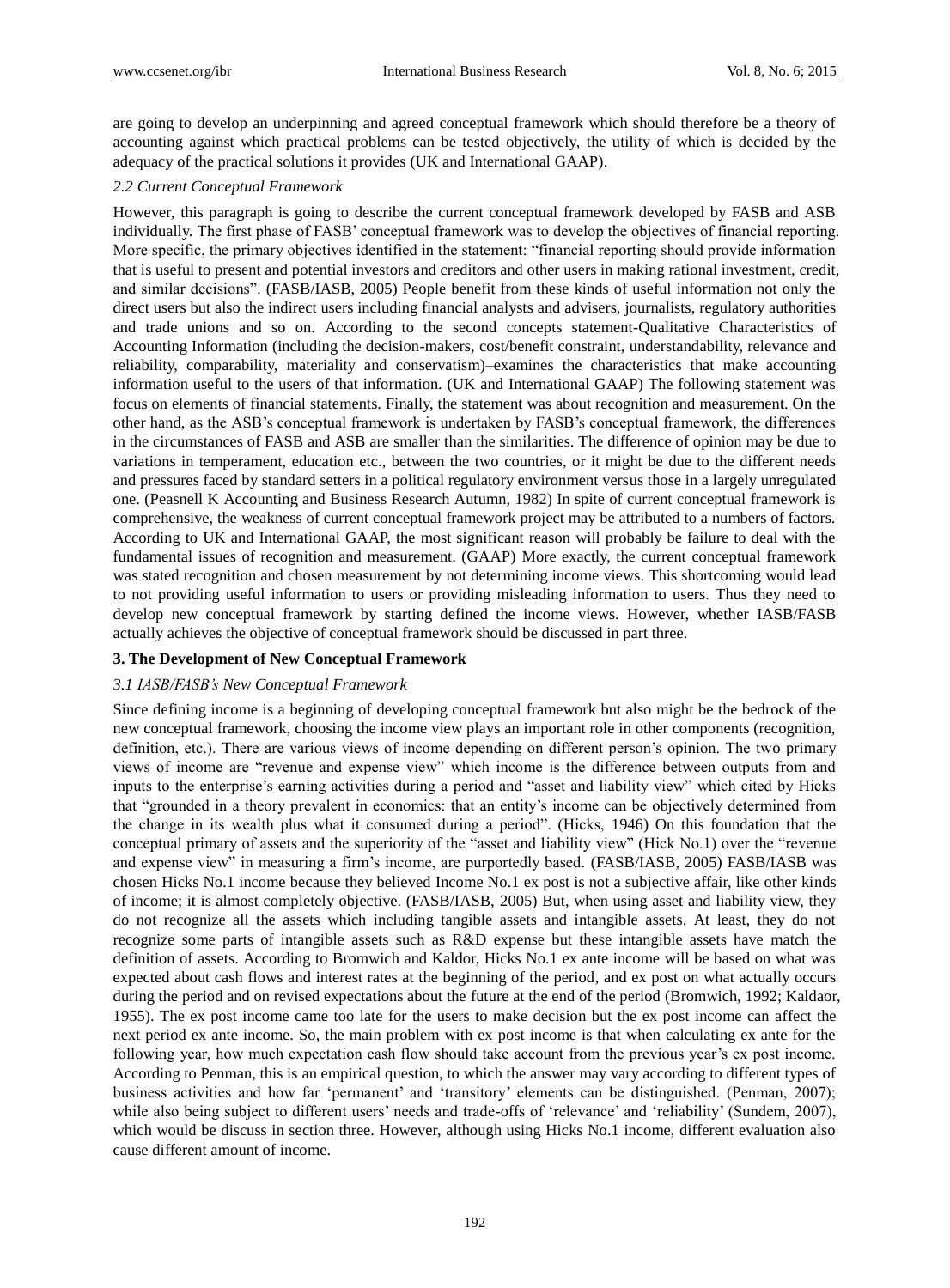## *3.2 Impact of Revaluation System on Comprehensive Income*

Using different evaluation system including historical cost, fair value and deprival value to measure assets and liabilities cause different amount of changes of equity, which is comprehensive income. In terms of using historical cost, when revaluate the assets and liabilities, the value of assets and liabilities on balance sheet would not be change. Thus, since using historical cost cannot obtain Hicks No.1 income, it might not provide useful information about future cash flows to investors. Moreover, under the assumption of idealized complete perfect market equilibrium, using fair value to measure all the assets (intangibles and tangibles) and liabilities can attain Hicks No.1 income. However, Beaver and Demski (1979) have pointed out that, in a world of perfect and complete markets, accounting would not be required, because everybody would be fully informed, so that the very existence of accounting implies a degree of market imperfection. (Beaver & Demski, 1979) Therefore, in reality, the selling price is mismatched the entry prices. In other words, it is very hard to estimate the fair value of the assets and liabilities and also when estimating fair value, it may introduce into measurement the subjective estimates of management. However, using current value to measure assets and liabilities can achieve Hicks No.1 income in two situations. Firstly, when current value equal to replacement cost and also equal to value in used which is the present value of future cash flows, using value in used to revaluate assets and liabilities cause the changes of equity which is Hicks No.1 income. Nevertheless, when current value equal to replacement cost but not equal to value in used, in this case, the change of equity is not the Hick No.1 income. According to It ought to adjust the replacement cost to value in used by adding value of some intangible assets such as brand name, some rights etc. Hence, it might bring about the subjective estimate of these intangible assets. Finally, since there are various measurement systems which would cause different amount of income, the measurement phase of the conceptual framework project is now focusing on identifying suitable measurement bases and developing guidance that explains how the objective of financial reporting and qualitative characteristics of financial reporting information apply to the selection of a measurement basis.

#### **4. Discussion about Better Financial Statement**

### *4.1 Better or not Depends on User's Need*

As private bodies, the boards do not have the power to make their rules mandatory, so they have to convince potential users to prepare financial statements according to their standards, and policymakers to accept statements in accordance with them. According to proponents of International Financial Reporting Standards (IFRS) publicly traded companies must apply a single set of high quality accounting standards in order to contribute to better functioning capital markets (Quigley, 2007). Therefore, mandatory IFRS adoption has the potential to facilitate cross-border comparability, increase reporting transparency, decrease information costs, reduce information asymmetry, and thereby increase the liquidity, competitiveness, and efficiency of markets (Ball, 2006; Choi & Meek, 2005). These potential benefits rely on the presumption that mandatory IFRS adoption provides superior information to market participants and/or increased accounting comparability compared to previous accounting regimes. However, there is little and often conflicting empirical evidence that this is the case. Moreover, while all of these potential benefits provide a persuasive argument for IFRS adoption, the costs associated with such a transition cannot be ignored. For example, Ball (2006) notes that the fair value orientation of IFRS could add volatility to financial statements. This volatility takes the form of both good and bad information; the latter consisting of noise that arises from inherent estimation error and possible managerial manipulation.

Whether harmonization will actually be achieved is also currently up for debate with many commentators arguing that the same accounting standards can be implemented differently (Kvaal & Nobes, 2010; Schipper, 2005). In the absence of suitable enforcement mechanisms, real convergence and harmonisation is unlikely to happen (Ball 2006). Cultural, political, and business differences might continue to impose significant obstacles in the progress towards this single global financial communication system (Armstrong, Barth, Jagolinzer, & Riedl, 2010; Soderstrom & Sun, 2007) and incentives might continue to dominate the potential effects of accounting standards (Bradshaw & Miller 2007; Lang, Raedy, & Wilson 2006). Notwithstanding high quality standards, there is still a risk of having relatively low quality accounting numbers when firms have incentives and opportunities to manipulate their financial statements (Leuz, 2003).

However, whether the various conceptual frameworks could make better financial statements depends on user"s demand for qualitative of information. More specific, better financial statements means, these financial statements provided useful information to users to help they make economic decisions. For instance, some stakeholders think reliable information is the information they need. Therefore, they prefer obtain the financial statement evaluated by using historical cost. But historical cost might not relevant for some kind of assets such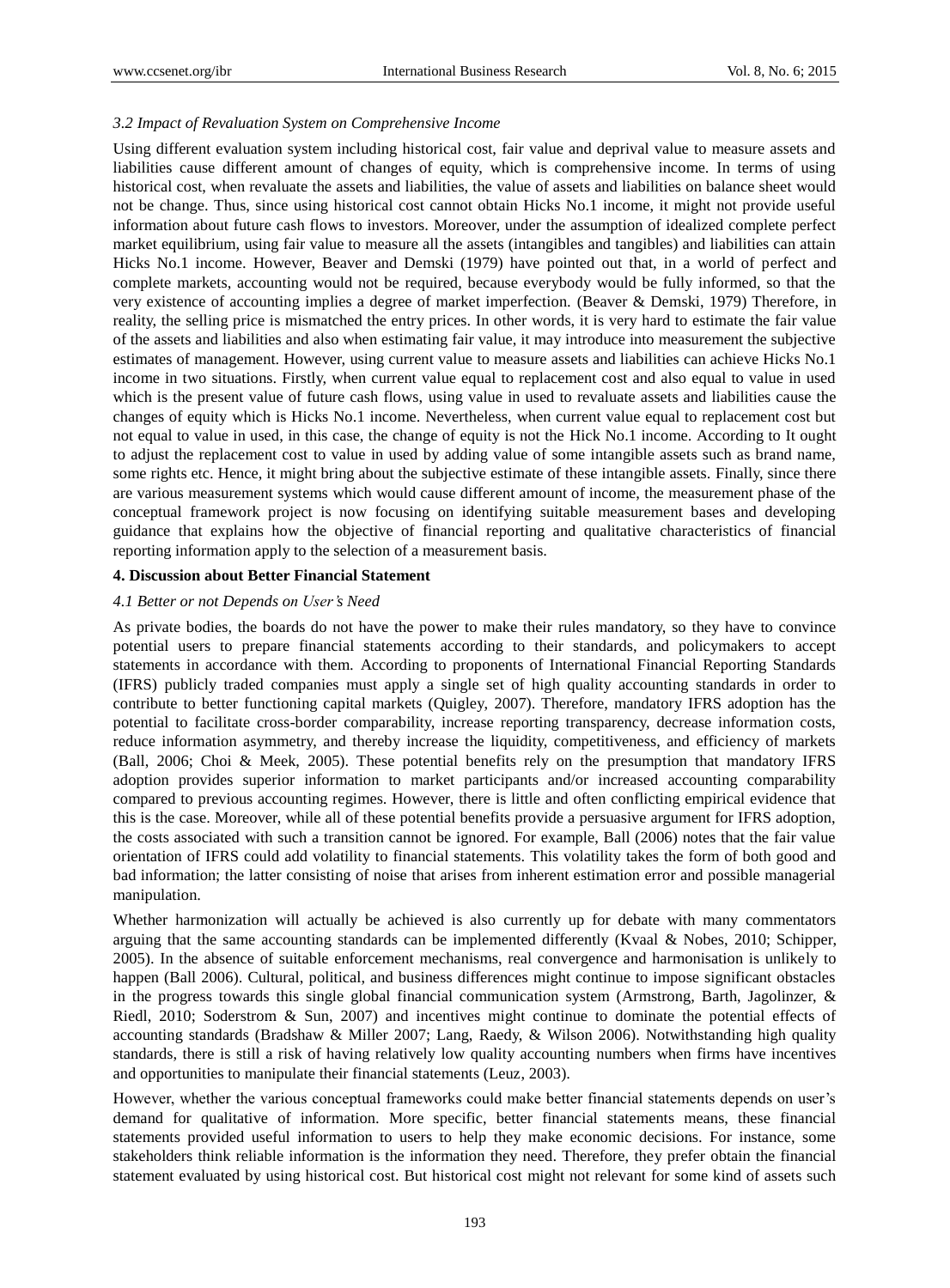as financial instruments. Or in contrast, since the market price of firm is important to investors, some investors would prefer the value relevant information. So they would prefer the financial report which is measured by fair value. However, according to Whittington, fair value is more relevant to financial statements users than is historical cost, but fair value would also be more subjective to valuate assets and liabilities which means not reliable enough (Whittington, G., June 2008). Someone might argue using mixed measurement system which using fair value, historical cost and deprival value to measure different kinds of assets and liabilities. This might cause mismatch problems where different items in the same set of accounts are measured on a different basis, so that aggregation is misleading, and it also might cause the problem of incomparability and inconsistency. No matter IASB/FASB considering about using which evaluation system to measure assets and liabilities, it cannot meet the users demand very well or in other words, these measurement systems might be lead to subjective income rather than objective one. However, subjective but highly value-relevant information might more helpful to users than reliable but not relevant. Finally, compared with other measurement system, deprival value could provide more information to satisfy user"s need. Thus, how to provide information to users is the most significant concern to IASB/FASB's conceptual framework.

#### *4.2 How to Satisfied User's Need*

Since there is no unique amount of completely objective income to satisfy user"s need, whether satisfied users or not depend on how to disclose useful information. As being mention before, the comprehensive income is the changes of equity due to revaluation. Thus, when revaluating assets and liabilities, there are some changes which would cause the changes of profit and loss account but some might not. Therefore, the investors might not know what cause these changes. These changes might due to changes of interest rate; changes of ex ante expected cash flows; credit risk or might due to the changes of ex post expected cash flows. The fact is that investors do not know these kinds of value relevant information which can help them to make the decision. However, IASB/FASB can ask firms to offer a multi-column balance sheet to satisfied user"s need in conceptual framework. Firms could disclose Hicks No.1 ex-ante income and ex-post income; the changes of comprehensive income due to credit risk; the changes of capital value result from the changes of interest rate; the changes of capital value due to the expected of future cash flows.

#### **5. Conclusion**

In conclusion, although FASB/IASB used Hicks No.1 income, there are multiple views of using which measurement systems in financial statement. Since different evaluation system would lead to different amount of income even in the same firm, the conceptual framework project is concentrating on choosing suitable evaluation system and developing regulation that illustrate how the objective of financial reporting and qualitative characteristics of financial statement information apply to the selection of a measurement basis. Regardless of which measurement system, the objective of developing conceptual framework is to help users obtain useful information from financial statements. Thus, when developing conceptual framework, how to disclose information in financial report should be the important part and FASB/IASB should take it seriously.

#### **References**

- Armstrong, C., Barth, M. E., Jagolinzer, A., & Riedl, E. J. (2010). Market reaction to events surrounding the adoption of IFRS in Europe. *The Accounting Review, 85*(1), 31-61. http://dx.doi.org/10.2308/accr.2010.85.1.31
- Ball, R. (2006). IFRS: Pros and cons for investors. *Accounting and Business Research*, 5-27. http://dx.doi.org/10.1080/00014788.2006.9730040

Beaver, W. H., & Demski, J. S. (1979). The nature of income measurement. *The Accounting Review, LIV*, 1979.

Bradshaw, M., & Miller, G. S. (2007). *Will harmonizing accounting standards really harmonize accounting? Evidence from non-U.S. firms adopting U.S. GAAP.* Working paper, Harvard Business School.

Bromwich, M. (1992). *Financial reporting: Information and capital markets*. London: Pitman.

Choi, F. D. S., & Meek, G. (2005). *International accounting* (5th ed.). Prentice-Hall.

- FASB/IASB Revisiting the Concepts. (May 2005). Retrieved from http://www.fasb.org/project/communications\_paper.pdf
- Graeme, D., Andrew, L., Geoff, W., Richard, M., & Mary, B. (2009). *Wanted: Foundations for measurement in accounting*. Working paper: Eaa Symposium, Tampere, 18 Oct., 2009.
- Hicks, J. R. (1946). *Income=Chapter XIV of value and capital* (2nd ed.). Oxford: Clarendon Press.